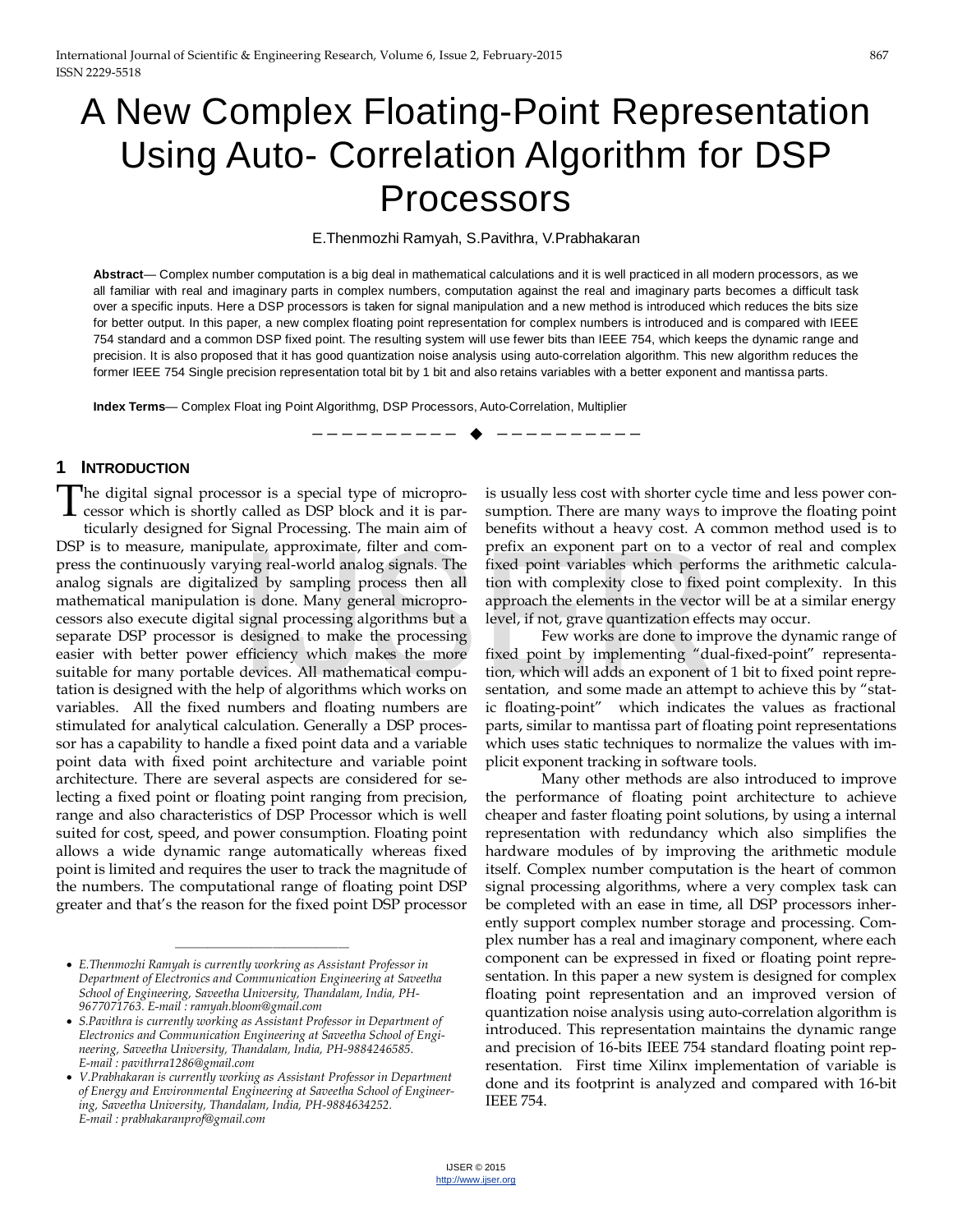#### **1.1 16-bit IEEE 754 Floating Point**

It is a binary floating point computer number which uses 16 bits to hold a real part and another 16 bits to hold imaginary part of complex numbers in IEEE 754-2008 standard. This representation is similar in floating point Processors.



#### **1.2 Basic format for IEEE 754 binary floating-point**

This format has a floating point number which has a sign bit (1 bit wide), an exponent (5 bits wide) and an unsigned mantissa (10 bits wide), although mantissa is 10bits wide it has 11-bit precision. If the mantissa is large then the 1bit called 11<sup>th</sup> bit is fixed, which can be explicitly stored, if the mantissa is small then only 10 bits are fixed, thus the 1 bit is called as a hidden bit. These numbers are called as subnormal numbers.

#### **1.3 Representing of floating point numbers**

| <b>SIGN BIT</b> | <b>EXPONENT BIT</b>                                      | <b>MANTISSA BIT</b>  |  |  |
|-----------------|----------------------------------------------------------|----------------------|--|--|
| 0 – Positive    | l 0 <e<255< td=""><td>Magnitude of numbers</td></e<255<> | Magnitude of numbers |  |  |
| 1 – Negative    | $e = F - 127$                                            | Hidden integer       |  |  |

# **2. COMPLEX FLOATING POINT**

- $\triangleright$  It uses a common exponent for real and imaginary components which reduces the size of the data word indirectly by expanding mantissa/exponent without enlarging the data word. This complex floating point is based on following criteria
- $\triangleright$  The real and imaginary component originate from the same source data which means there is a correlation between their dynamic range and the amount of correlation mainly depends on input.
- > The fixed point DSP algorithm generally uses max levels for real and imaginary components and the scaling factor is same for both cases.

#### **2.1 Performance factors for floating point processors**

- The Dynamic range is increased (i.e) biggest numbers can be accommodated within the memory space
- $\triangleright$  The precision is increased with a correct value factor of exponent and mantissa which directly boost the degree of accuracy
- $\triangleright$  Both real and imaginary components can be processed at the same time.

#### **2.2 Floating Point Precision Format**



#### **2.3 Merits of New Floating Point Representation**

- $\triangleright$  Area of the register and memory used for the particular operation is reduced.
- $\triangleright$  It is very much cost effective.
- $\triangleright$  Quantization noise level is very much negligible.
- $\triangleright$  This new algorithm uses only 29 bits while the conventional method uses 32 bits for operation.
- $\triangleright$  The arithmetic module is comparatively bigger to handle complex calculations.

#### **2.4 Comparison table of 32 bit IEEE 754 (vs) New Algorithm**

| Magnitude of numbers               | 2.4 Comparison table of 32 bit IEEE 754 (VS) New Algo- |                                               |                           |                      |                           |
|------------------------------------|--------------------------------------------------------|-----------------------------------------------|---------------------------|----------------------|---------------------------|
| Hidden integer                     | rithm                                                  |                                               |                           |                      |                           |
| <b>NG POINT</b>                    | S.NO                                                   | <b>IEEE 754 PRECISION</b><br><b>ALGORITHM</b> |                           | <b>NEW ALGORITHM</b> |                           |
| exponent for real and imaginary    |                                                        | <b>Factors</b>                                | Total No.                 | <b>Factors</b>       | Total No.                 |
| reduces the size of the data word  |                                                        |                                               | <b>Bits</b><br>of<br>used |                      | <b>Bits</b><br>of<br>used |
| nding mantissa/exponent without    | $\mathbf{1}$ .                                         | Sign Bit                                      | $\mathcal{P}$             | Sign                 | $\mathcal{P}$             |
| word. This complex floating point  | $\overline{2}$ .                                       | Exponent                                      | 10                        | Exponent             | 5                         |
| ng criteria                        |                                                        | Bit                                           |                           |                      |                           |
| nary component originate from the  | 3.                                                     | Mantissa                                      | 20                        | Mantissa Part        | 22                        |
| which means there is a correlation |                                                        | Part                                          |                           |                      |                           |
|                                    |                                                        | <b>Total</b>                                  | 32                        | <b>Total</b>         | 29                        |

From the table its very well understood that the proposed new algorithm uses only 5 bits to hold their exponent and also it relatively increases the space for mantissa part which is used to hold 22 bits for complex computation, when the total bits consumed is reduced by 1 bit compared with former which is of 32 bit, the computation speed and the data transfer rate is increased also it can be easily accommodated in the register with better area efficient.

# **3. 1 - 16 bit IEEE 754 Implementation**

IJSER © 2015 [http://www.ijser.org](http://www.ijser.org/)

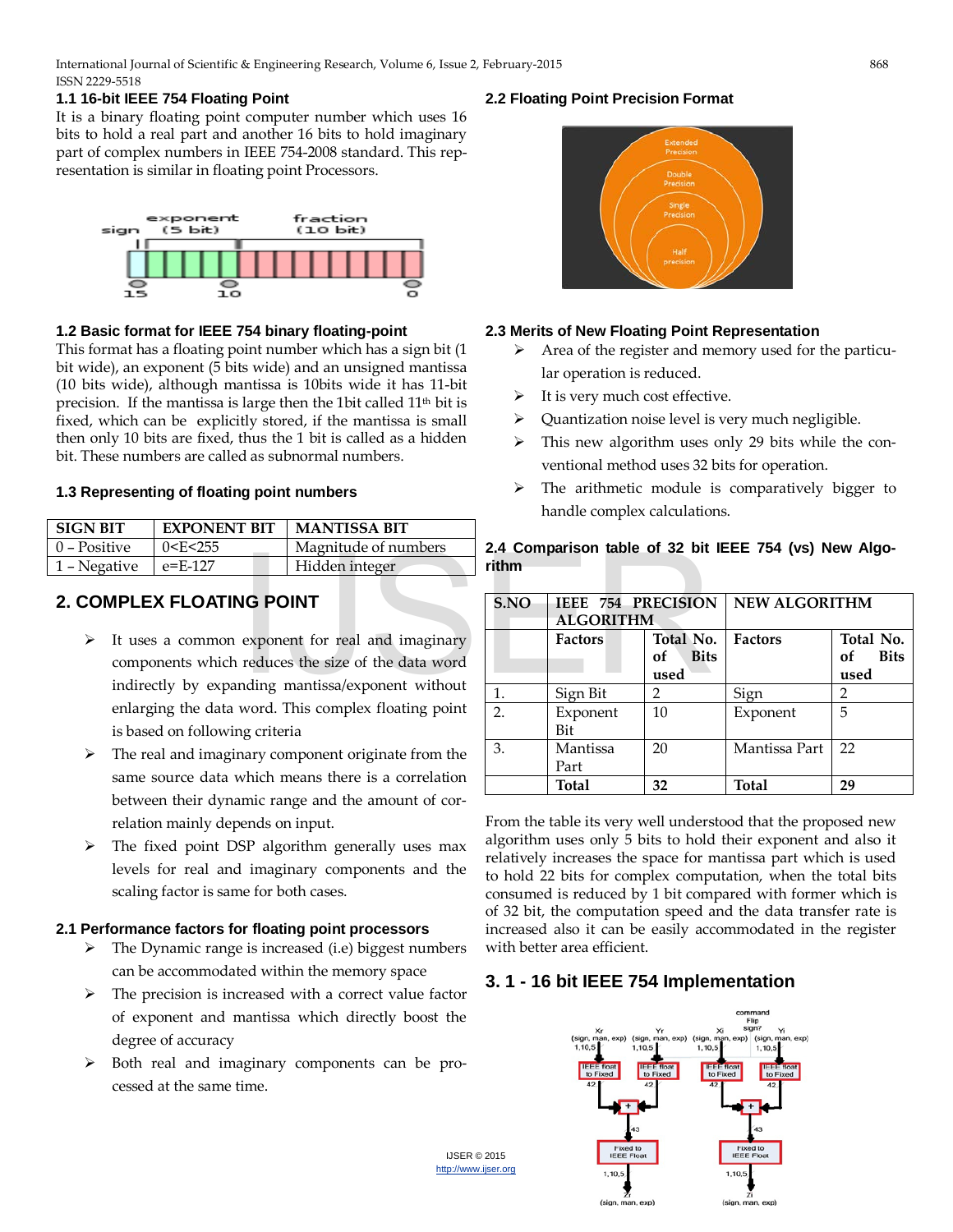International Journal of Scientific & Engineering Research, Volume 6, Issue 2, February-2015 869 ISSN 2229-5518

The above shown is a basic structure of 16 bit IEEE 754 Representation with floating point algorithms. This representation is for two variable functions, initially the two data sets with sign, exponent and mantissa bits are fed into the IEEE float point algorithm unit which converts the floating point to fixed point with 2's complement conversion, and then the two data bits are added using an addition unit, finally the resultant is again converted into floating point variable which gives the desired output.

#### **3.2 Floating to fixed point conversion point**



Initially, the variable with sign and mantissa bit are fed to the 2's complement block where the 2's complement conversion is done, then the exponent part is fed to a multiplexer unit and the result is summed up with the 2'somplement output to derive the final output.

## **4. SIMULATION**

#### **4.1 IEEE 754 floating point implementation**





### **4.3 Inference from Simulation Results**

- $\triangleright$  It is shown that the data which are large enough holds less space with the reduced bit size.
- $\triangleright$  The above waveform shows a good data reliability in data with good dynamic range which holds large data for better integrity.
- $\triangleright$  The space in the registers is increased to hold more data bits with reduced bits computation.
- $\triangleright$  The precision is increased in exponent and mantissa parts which also boost the degree of accuracy

## **CONCLUSION**

This paper shows the new method for "Complex floating point" representation which uses only 29bits to represents a complex value which is a 1 bit reduced format. The 29 bits has 5bits of exponent part which shares the real and imaginary parts. This new complex floating point is compared with standard IEEE 754 representation which uses 32 bits for its representation. The dynamic range and precision levels are also compared with the standard format and indicated with a good parameter which contributes the new parameter representation. **CONCLUSION**<br>
This paper shows the n<br>
ign and mantissa bit are fed to the<br>
the 2's complement conversion is<br>
the 2's complement conversion is<br>
the 2's complement conversion is<br>
the 2's complement output to de-<br>
the 2's com

> By implementing the new complex floating point algorithm in DSP Processor, user can get more intense on speed and reliability with a better area efficient which consumes smaller memory units at the expense of bigger logic and mirror quantization degradation.

#### **REFERENCE**

- 1. H. A. H. Fahmy, A. A. Liddicoat, andM. J. Flynn, *"Improving the effectivenessof floating point arithmetic,*" in *Proc. Asilomar Conf. Signals, Syst. Comput.*, 2001, vol. 1, pp. 875–879.
- 2. A. Beaumont-Smith, N. Burgess, S. Lefrere, and C. C. Lim, *"Reduced latency IEEE floating-point standard adder architectures,"* in *Proc.IEEE Symp. Comput. Arithmetic*, 1999, pp. 35–42.
- 3. P. S. Paolucci, *"Complex Domain Floating Point VLIW DSP With Data/Program Bus Multiplexer and*

**4.2 Results for output sample in XILINX**